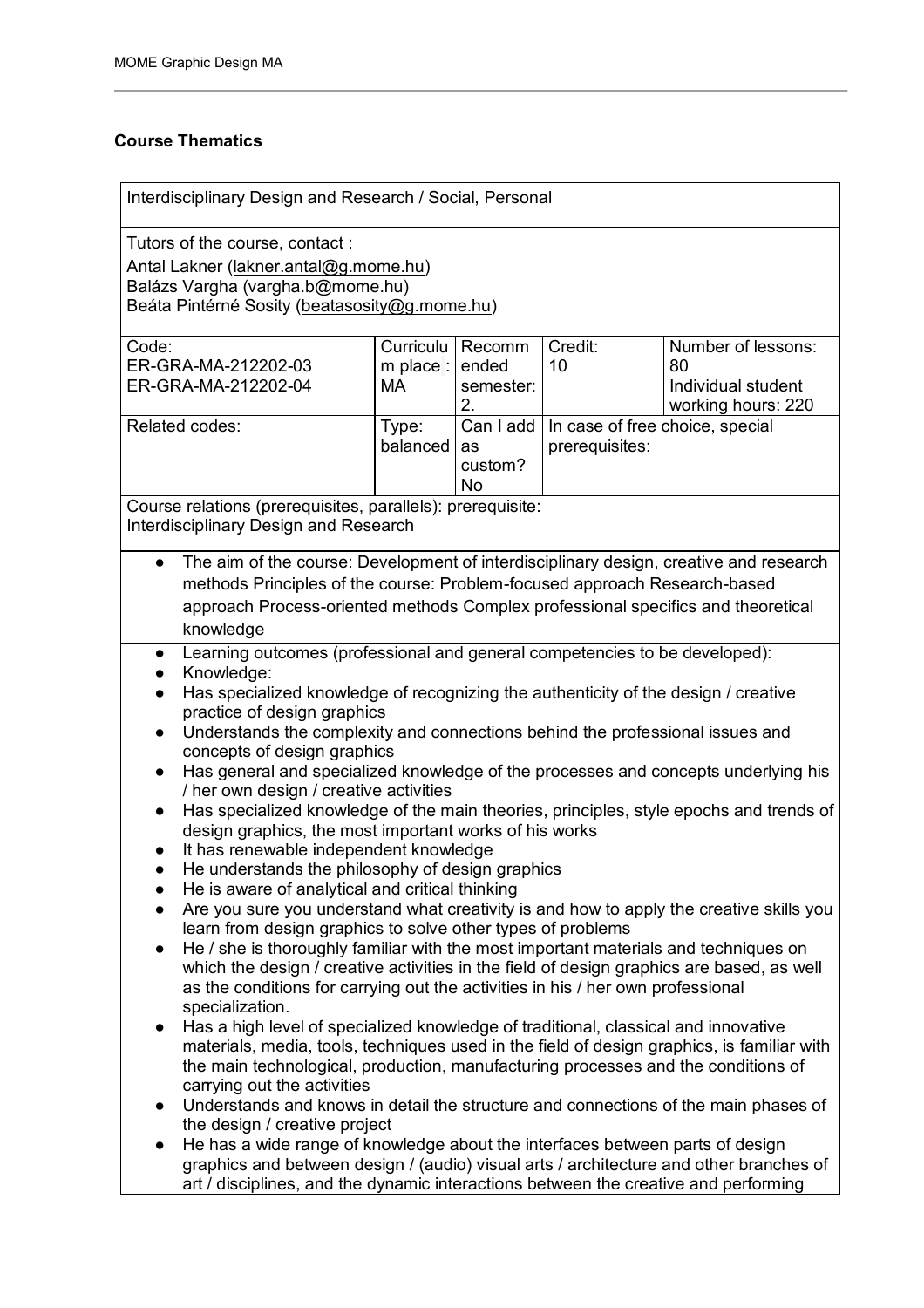arts. / about the methods, implementation directions, possibilities serving as the basis of fundraising.

Ability:

- Able to manage and develop his own creativity
- Relying on the knowledge acquired during his / her studies, he / she is able to act and react creatively in complex, unexpected situations and requiring a new strategic approach; is able to make an adequate choice from its accumulated toolbox
- Focuses on the artistic aspects of design graphics, cultivates related arts at a high level and is aware of the world of contemporary art
- Analyzes and further develops his / her own graphic design / creative / art processes
- It adopts and incorporates various brought knowledge into its thinking
- He / she is able to apply his / her knowledge of the principles and contents of related fields to establish his / her own work
- He / she is able to effectively mobilize his / her creativity in the given design / creative / art process
- It adapts and develops design graphics skills, techniques, and technologies to new types of problems.
- Recognizes problems that can be solved by design graphics
- Develops and evaluates graphic design concepts
- Develops and analyzes idea development principles and practices that are well-suited to your own design / creative / artistic path
- Able to think in context
- Has all the routine technical skills that allow you to use your independent design / creative / artistic ideas in an individual way and
- Recognizes, identifies, reflects on the social needs related to his / her own design / creative / artistic activity
- It connects design graphic concepts with similar tools in other (related) fields (today)
- Able to incorporate elements of other artistic disciplines into his / her own design / creative / artistic activity in connection with his / her own work (or in cooperation with actors from other artistic branches)
- Able to communicate effectively during collaboration
- It communicates its own ideas and processes to clients and the general public
- Is able to enforce his / her own expectations regarding the performance of his / her own design / creative / artistic activity, as well as its system of conditions and appropriate circumstances; to this end, it communicates effectively and convincingly
- He has sophisticated critical judgment beyond his own field of expertise.
- He is able to think and create together with his own professional environment
- Able to build international relationships and collaborate with colleagues or students abroad in professional processes
- Able to think analytically and critically in the context of a given design / creative / artistic situation
- Able to systematize his analytical and critical thoughts with constructive results according to the goals of the given design / creative / artistic situation

#### Attitude:

It is characterized by critical, free thinking It is open to the world, by its operation it seeks to give meaning to its world It is oriented along values It strives for the social acquaintance and understanding of traditional and new approach works of art. He has a mature critical sense of the style trends of design / (audio) visual arts / architecture, his historical and contemporary works, his various design / creative practices and results. Openness and inclusion characterize his creative / designer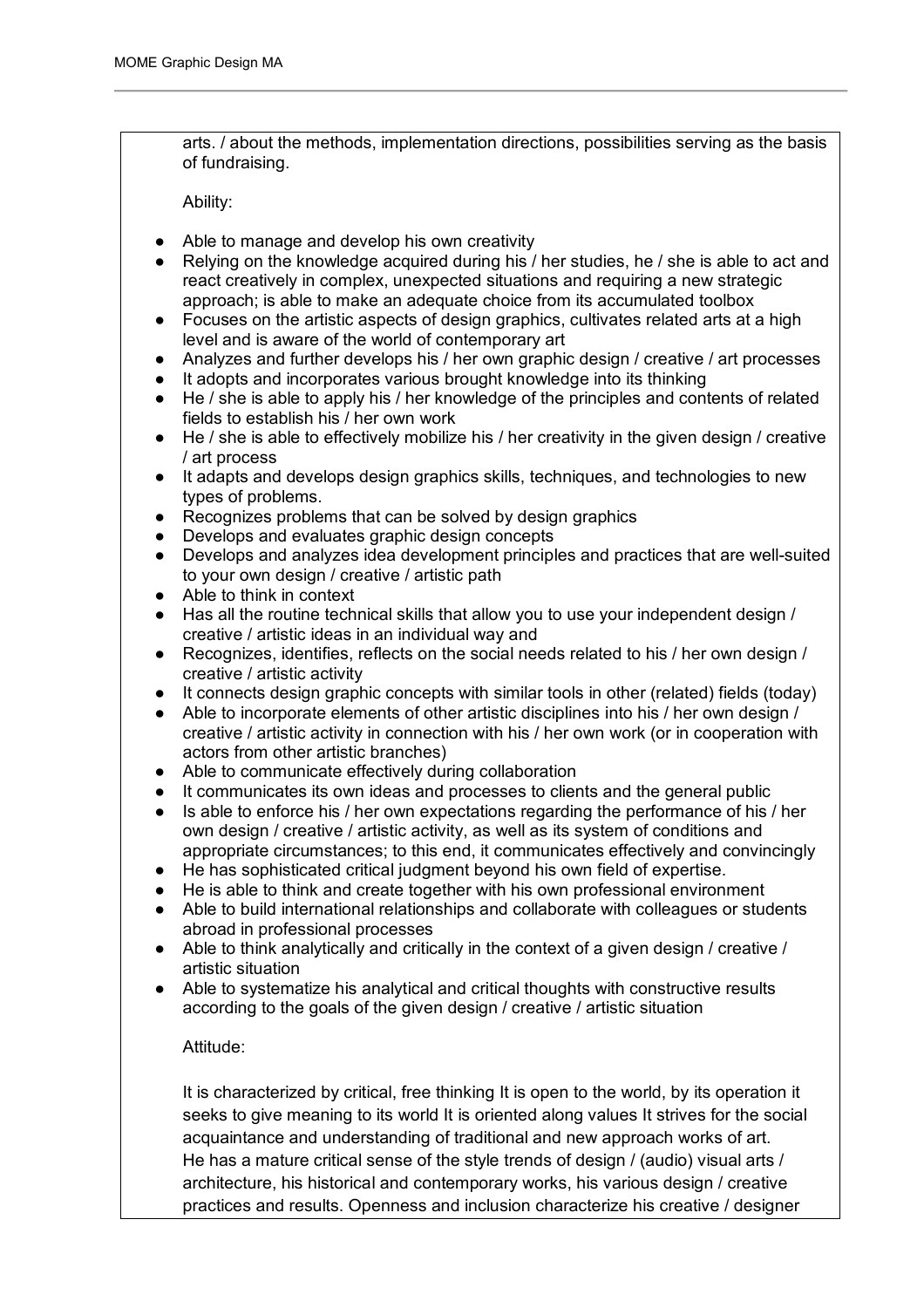approach It expands its internship and further training opportunities openly and consciously His graphic design creative activity is characterized by a high degree of quality and value orientation, artistic sensitivity and intellectual approach. Socially sensitive and committed to choosing the theme of his plans and works of art and creating them He is committed to taking ecological aspects into account in his design / creative activities He is characterized by initiative, provocative in his professional gestures He is actively seeking collaboration with actors from other arts / disciplines He strives to build and nurture a professional relationship system It consciously strives to cross and exceed its own professional boundaries and the boundaries and traditional frameworks between disciplines. Actively looking for challenges and complex problems where you can use your professional knowledge and creativity to give adequate answers, create original works, individually or as members of a group He is actively looking for new knowledge, methods, creative, dynamic implementation possibilities

- Autonomy and responsibility:
- His professional self-perception is characterized by autonomy and self-knowledge Able to solve problems on its own His professional identity is clearly established It is characterized by creative power, independence, autonomy An autonomous, objective balance characterizes its design / creative operation It carries out its activities with environmental awareness Through his activities, he consciously and responsibly shapes his environment In the selection and delivery of the target audience of his socially sensitive and committed plans and works of art He regularly initiates, leads and shapes projects As a member of the project team, he is responsible for most of the large-scale design / (audio) visual arts / architecture and research and development projects.
- Topics to be processed within the course: Interdisciplinary Design and Research Methodology Autonomy and community responsibility Complex design methods Autonomous creative methods The role of creativity in design New design and creative horizons Boundaries of design graphics Design graphics in the light of contemporary technological possibilities Personal creative methods and research areas
- Peculiarities of learning organization / process organization: The course of the course, the nature of each session and their schedule (in the case of several teachers, even indicating the division of the teacher's contribution: Task description, topic consultation, description of goals and expectations (seminar, consultation) Expertise, methods of topic research (seminar) Extension of knowledge related to the topic and development of the criteria system (lecture, seminar) Problem map and analysis (consultation) Conscious structure of the creative process (consultation) Concept development (consultation) Impact analysis, test phase (consultation) Sketch design presentation (seminar) Technical construction Students' tasks and tasks: Active participation in seminars and consultations Documentation and presentation of the topic research, concept and creative process in the form of a presentation Technical preparation of plans. Learning environment: online classroom
- Evaluation: Requirements to be met: Study documenting the topic research (3,000) characters) Presentation showing: topic research concept structure phases of the creative process documentation of finished plans Presentation of digital product / result / mock-up / prototype Submission / upload of the design documentation by the specified deadline and according to the specified technical parameters Preparation and delivery of digital product / result / mock-up / prototype in photographic design Active participation in lessons min. 60% Evaluation method: written (evaluation of the study) oral answer, presentation Evaluation criteria: Coherence of the research-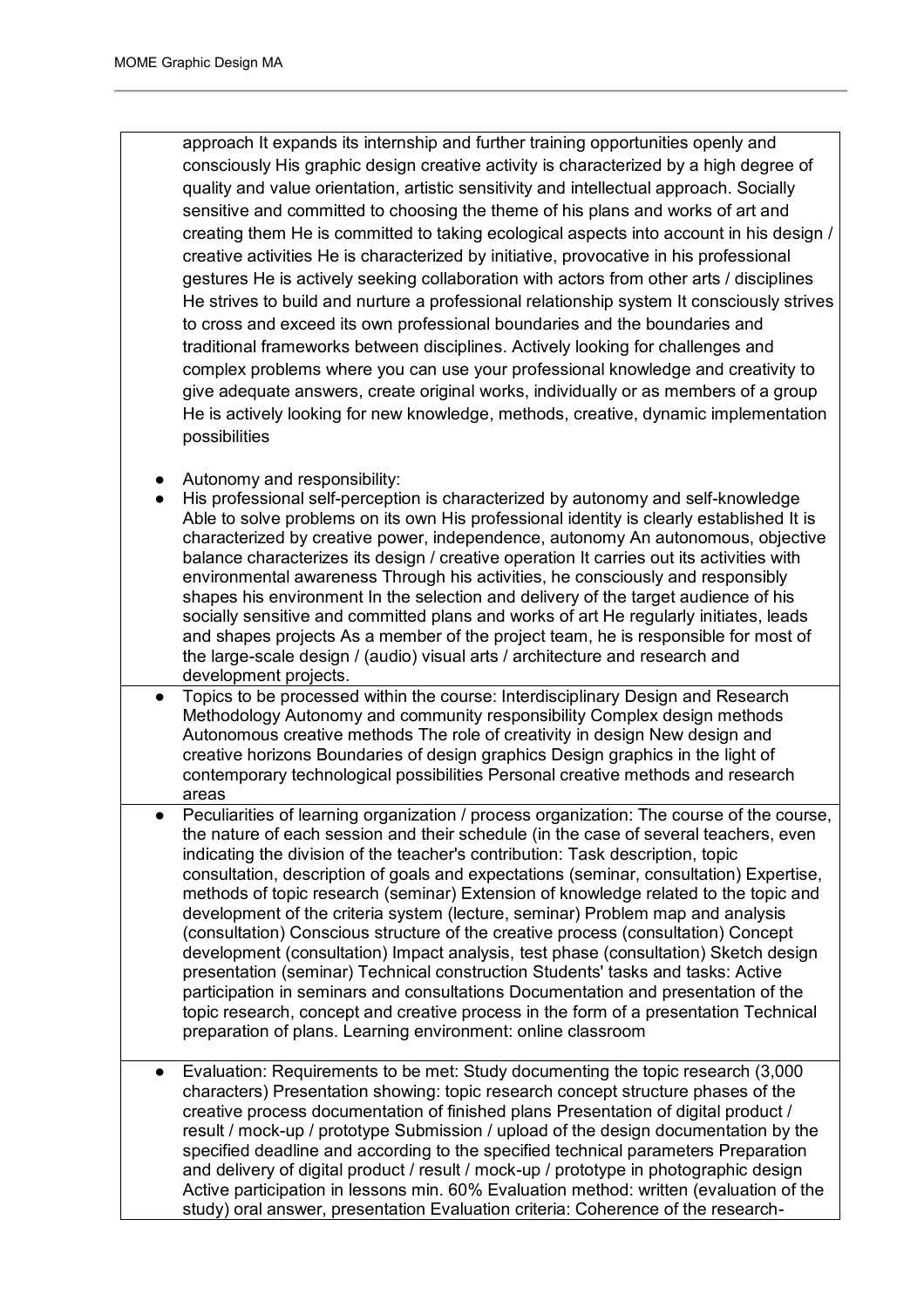$\blacksquare$ 

| created solution                                                                                                                                                                                                                                                                                         |
|----------------------------------------------------------------------------------------------------------------------------------------------------------------------------------------------------------------------------------------------------------------------------------------------------------|
| Calculation of the grade: Process (the quality of the entire research and design<br>$\bullet$<br>process and the content of the documentation) - 50% Product (the finished concept<br>and the created solution, as well as the content and aesthetic quality of the<br>documentation) - 50%              |
| Required reading:                                                                                                                                                                                                                                                                                        |
| Huizinga, Johann: Homo ludens. A Study of the Play-Element in Culture. Beacon,<br>$\bullet$<br>1971, and further publications<br>Millar, Susanna: The psychology of play. Penguin Books, 1968, and further<br>$\bullet$<br>publications<br>Winnicott, Donald Woods: Playing and Reality. Routledge, 2005 |
| Other informations:                                                                                                                                                                                                                                                                                      |
| Recognition / validation principle of knowledge acquired elsewhere / previously:                                                                                                                                                                                                                         |
| Extracurricular consultation dates and locations:                                                                                                                                                                                                                                                        |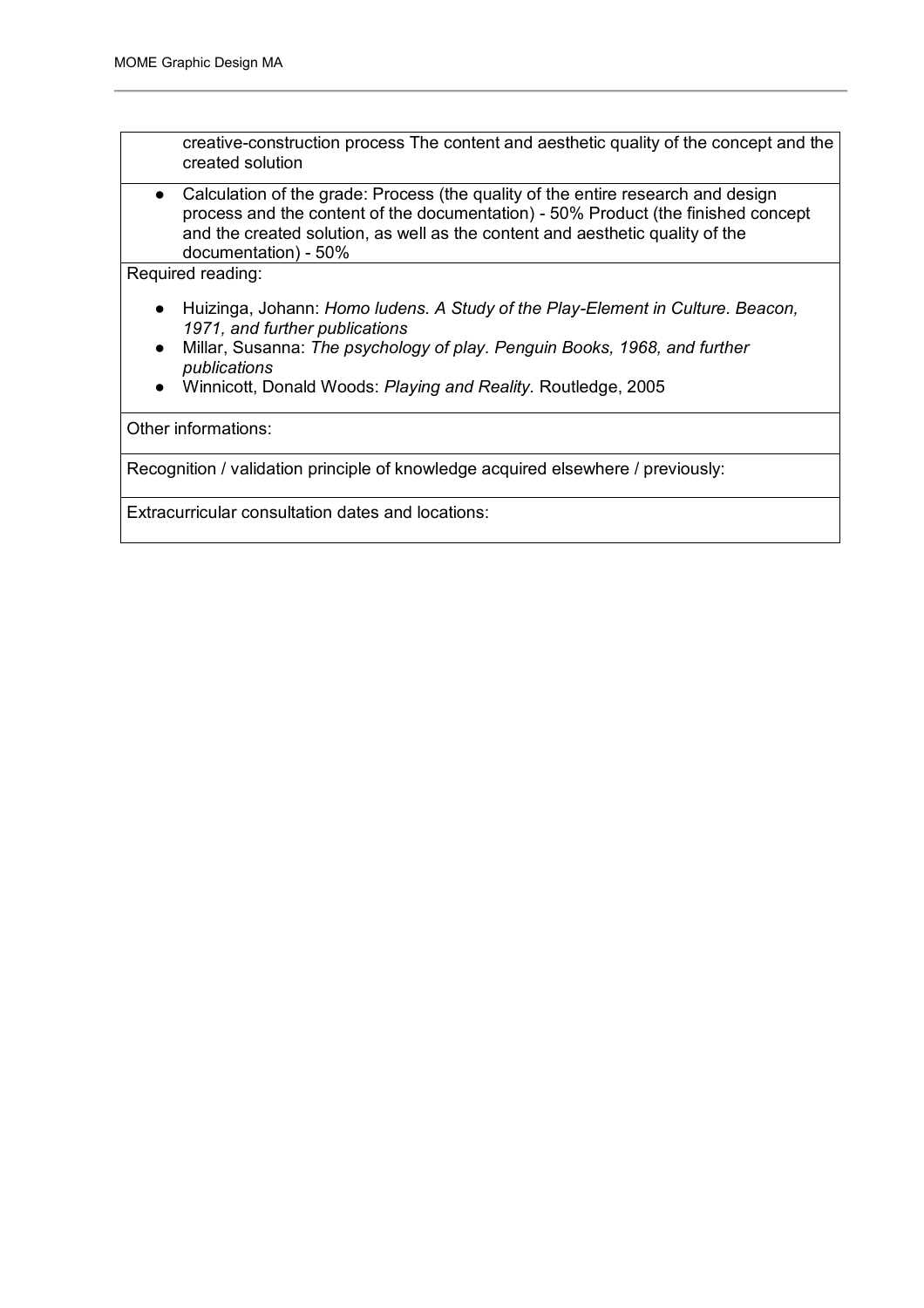## **Task description**

# *Game on!*

*The game as a tool for culture building*

*"Man is only fully human when he plays!"*

*―Friedrich Schiller, [On the Aesthetic Education of Man](https://www.goodreads.com/work/quotes/91490)*

Playing is how you learn about the world. Even as a foetus, in the womb, it is already at play, in the first months with his hands, then with toys and puppets. In early childhood, role play takes over, and from adolescence onwards, human play takes over.

In play, it moves from joint action to cooperation. Playing for boredom, fun, curiosity, to win, for the sake of company, or just for fun for the sake of playing. They play with shadows, dice, cards, models, models, build dioramas, drive cars, play hide and seek, play Lego, download game apps, throw paper galaxies and blow bubbles, play musical instruments, play roles on stage, play Olympic games, invent community games. Play as a culture-building tool is as old as man. The theme of the exercise is an "Attempt to identify the elements of play in culture".

**Course:** MA1 Interdisciplinary Design and Research

**Supervisors:** Antal Lakner Balázs Vargha Beáta Pintérné Sosity

**Guest teachers and lecturers:** Klára Cserne, Anett Ragó, Tamás Ullmann **Consultant:** Áron Filkey

**Assignment: 08.02.2022.**

**Course dates:**

Tuesday: 13:40-16:30 Wednesday: (09.02., 09.03.) 13:40-16:30 Thursday: 13:40-16:30

**Location:** MOME Master, Workshop room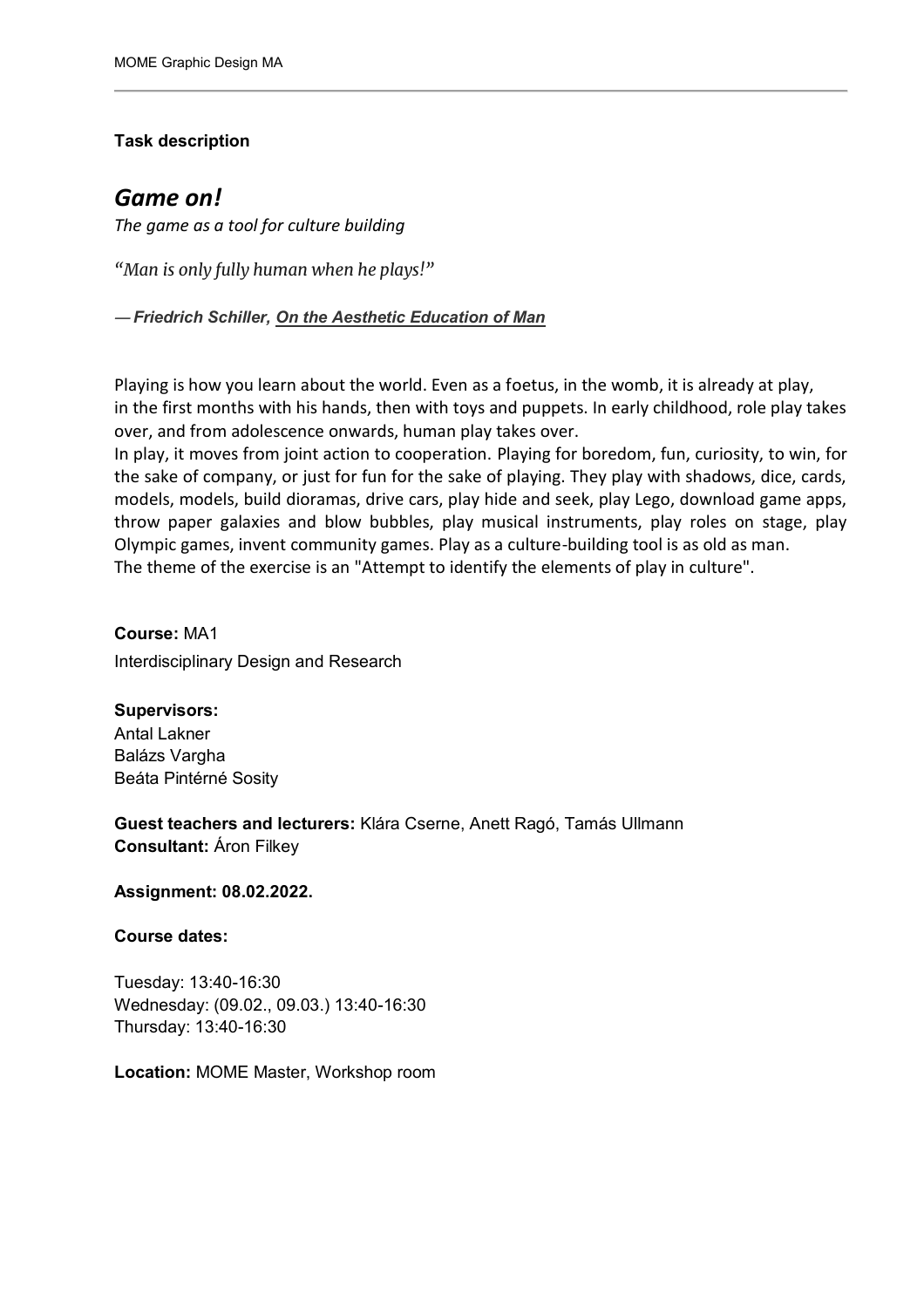#### **Topic**

The theme of the course is to redefine the relationship between man and play as a means of cultural creation. Students will individually choose a possible area of research, listen to lectures and develop their own game project.

## **Content**

Play is the primary cultural fact of human life. The "higher contents" of culture, ideas, ideologies, magical cults are all derivative, phenomena that have developed afterwards, over time, in the play of culture, "the higher and higher forms of human culture" begins and unfolds in play, as play", says Johan Huizinga. Play therefore needs no explanation, its presence is a natural given from the very beginning.

#### **The task**

The first part of the assignment is to redefine play as a tool for cultural creation, based on independent research. The second part of the task is to design, prototype, model and perform a play object or other play concept, or organise a collaborative, participatory community play activity. The concept can also be implemented with the involvement of sensitive social groups. The medium for realising the game can be freely chosen. The project plan must include user guidelines, rules and possibilities of the game, implementation parameters, conditions, visual elements, and a precise definition of the target group.

*The game designs should not mainly include board games or card games.*

#### **Completion of the task**

The final result of the exercise must be completed and presented by the end of the exercise. The whole period is divided into three basic stages, which end with partial deliverables:

- 1. Thesis research
	- Analysis of the topic
	- Research and analysis of background material
	- Analysis of national and international examples (study of similar or different but comparable institutions)
	- Interpreting, analysing and organising the information gathered
	- Preparation of a summary research paper summarising the above in the form of a text illustrated with pictures and diagrams the results of the thematic research (approximately 10,000 characters, without spaces)
- 2. Conceptual design
- 3. Implementation
- 4. Presentation